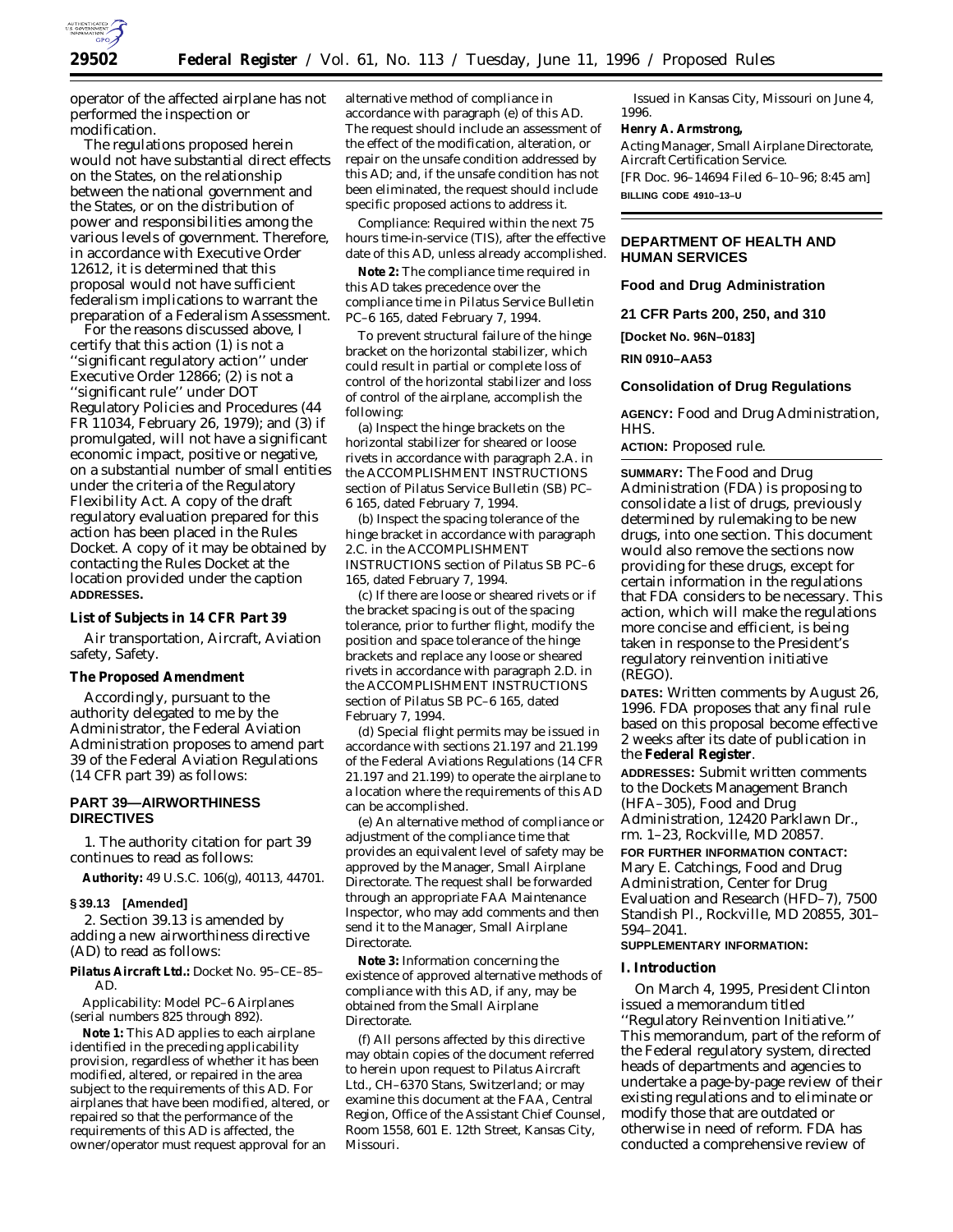its existing regulations and has identified regulations to eliminate or modify. As a result of that review and as part of its response to the President's directive, FDA is proposing to amend or remove those parts of its drug regulations codified in Parts 200, 250, and 310 (21 CFR parts 200, 250, and 310) regarding certain drugs determined by rulemaking to be new drugs. FDA is preparing other revisions resulting from the page-by-page review for future publication.

FDA is proposing to revise § 310.502 to consolidate into one section a list of drugs that have been determined by previous rulemaking procedures to be new drugs within the meaning of section 201(p) of the Federal Food, Drug, and Cosmetic Act (the act) (21 U.S.C. 321(p)) for which approved new drug applications under section 505 of the act (21 U.S.C. 355) and 21 CFR part 314 are required for marketing. The list would include those new drugs now codified in parts 200, 250, and 310. As the agency identifies other new drugs as being new drugs through its rulemaking procedures, FDA would add such other new drugs to the list.

Revised § 310.502 would list the names of the drugs and would not include the existing background information describing the agency's basis for determination of new drug status and, for some drugs, requirements for marketing. FDA has determined that with the exception of certain information in § 310.509 that FDA considers to be necessary, the background information no longer needs to be set out in the regulations. For some drugs, the information is outdated. For other drugs, removal of the existing explanatory text should not present a hardship or burden because the information is available from other sources. This proposal would make the regulations more concise and efficient.

### **II. Environmental Impact**

The agency has determined under 21 CFR 25.24(a)(8) that this action is of a type that does not individually or cumulatively have a significant effect on the human environment. Therefore, neither an environmental assessment nor an environmental impact statement is required.

### **III. Analysis of Impacts**

FDA has examined the impacts of the proposed rule under Executive Order 12866 and the Regulatory Flexibility Act (Pub. L. 96–354). Executive Order 12866 directs agencies to assess all costs and benefits of available regulatory alternatives and, when regulation is necessary, to select regulatory

approaches that maximize net benefits (including potential economic, environmental, public health and safety, and other advantages; distributive impacts; and equity). The agency believes that this proposed rule is consistent with the regulatory philosophy and principles identified in the Executive Order. In addition, the proposed rule is not a significant regulatory action as defined by the Executive Order and so is not subject to review under the Executive Order.

The Regulatory Flexibility Act requires agencies to analyze regulatory options that would minimize any significant impact of a rule on small entities. Because this document merely proposes to consolidate existing regulations, the agency certifies that the proposed rule will not have a significant impact on a substantial number of small entities. Therefore, under the Regulatory Flexibility Act no further analysis is required.

## **IV. Request for Comments**

Interested persons may, on or before August 26, 1996, submit to the Dockets Management Branch (address above) written comments regarding this proposal. Two copies of any comments are to be submitted, except that individuals may submit one copy. Comments are to be identified with the docket number found in brackets in the heading of this document. Received comments may be seen in the office above between 9 a.m. and 4 p.m., Monday through Friday.

### **V. Effective Date**

FDA proposes that any final rule based on this proposal be effective 2 weeks after its date of publication in the **Federal Register**.

## **List of Subjects**

*21 CFR Part 200*

Drugs, Prescription drugs.

### *21 CFR Part 250*

### Drugs.

# *21 CFR Part 310*

Administrative practice and procedure, Drugs, Labeling, Medical devices, Reporting and recordkeeping requirements.

Therefore, under the Federal Food, Drug, and Cosmetic Act, the Public Health Service Act, and under authority delegated to the Commissioner of Food and Drugs, it is proposed that 21 CFR parts 200, 250, and 310 be amended as follows:

### **PART 200—GENERAL**

1. The authority citation for 21 CFR part 200 continues to read as follows:

**Authority:** Secs. 201, 301, 501, 502, 503, 505, 506, 507, 508, 515, 701, 704, 705 of the Federal Food, Drug, and Cosmetic Act (21 U.S.C. 321, 331, 351, 352, 353, 355, 356, 357, 358, 360e, 371, 374, 375).

# **Subpart B [Removed]**

2. Subpart B, consisting of §§ 200.30 and 200.31 is removed and reserved.

# **PART 250—SPECIAL REQUIREMENTS FOR SPECIFIC HUMAN DRUGS**

3. The authority citation for 21 CFR part 250 continues to read as follows:

**Authority:** Secs. 201, 306, 402, 502, 503, 505, 601(a), 602(a) and (c), 701, 705(b) of the Federal Food, Drug, and Cosmetic Act (21 U.S.C. 321, 336, 342, 352, 353, 355, 361(a), 362(a) and (c), 371, 375(b)).

## **§ 250.10 [Removed]**

4. Section 250.10 *Oral prenatal drugs containing fluorides intended for human use* is removed.

# **§ 250.103 [Removed]**

5. Section 250.103 *Thorium dioxide for drug use* is removed.

#### **§ 250.106 [Removed]**

6. Section 250.106 *Cobalt preparations intended for use by man* is removed.

### **PART 310—NEW DRUGS**

7. The authority citation for 21 CFR part 310 continues to read as follows:

**Authority:** Secs. 201, 301, 501, 502, 503, 505, 506, 507, 512–516, 520, 601(a), 701, 704, 705, 721 of the Federal Food, Drug, and Cosmetic Act (21 U.S.C. 321, 331, 351, 352, 353, 355, 356, 357, 360b–360f, 360j, 361(a), 371, 374, 375, 379e); secs. 215, 301, 302(a), 351, 354–360F of the Public Health Service Act (42 U.S.C. 216, 241, 242(a), 262, 263b– 263n).

8. Section 310.502 is revised to read as follows:

#### **§ 310.502 Certain drugs accorded new drug status through rulemaking procedures.**

(a) The drugs listed in this paragraph (a) have been determined by rulemaking procedures to be new drugs within the meaning of section 201(p) of the act. Except as provided in paragraph (b) of this section, an approved new drug application under section 505 of the act and part 314 of this chapter is required for marketing the following drugs:

(1) Aerosol drug products for human use containing 1,1,1-trichloroethane.

(2) Aerosol drug products containing zirconium.